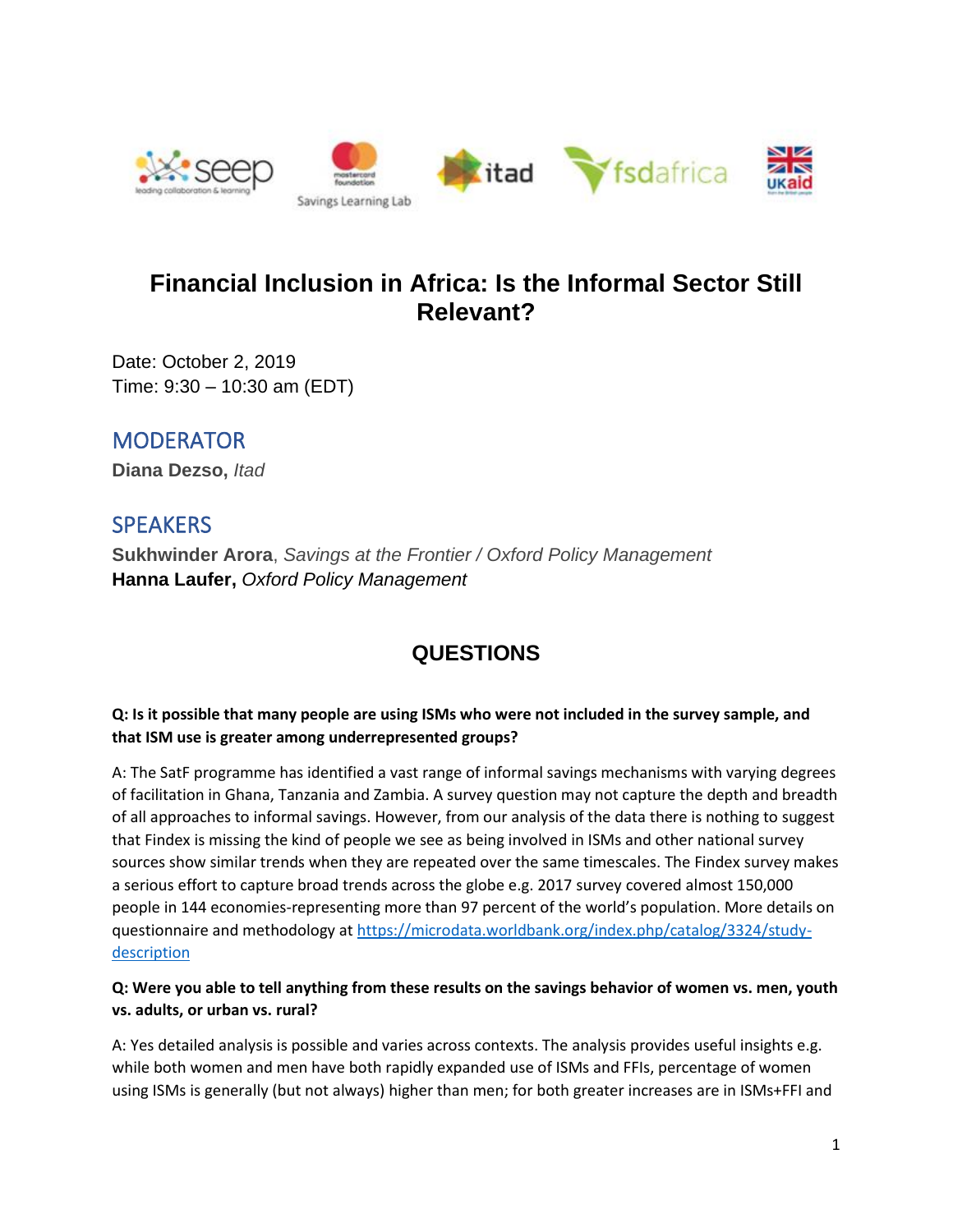minor growth in ISMs usage only; in all three countries, 25-34 years old young adults are doing better than men in mixing ISMs and formal accounts. It is also likely that more self-promoted ISMs are in periurban/ urban areas and these receive much less attention either from NGOs or formal financial institutions.

#### **Q: Sukhwinder, do you have data on "ISM + Digital" – that is, nomads-in-groups?**

A: We note the rapid expansion of digital nomads i.e. using digital financial services but not really using an FFI account and this does account for significant growth of ISMs+Formal although further detailed analysis will be needed. However for any one country that will require bigger sample sizes than the Findex survey provides.

#### **Q: What about the definition of formal financial inclusion looks at the percentages of people included in the formal FS?**

A: As explained during the webinar, formal financial services include traditional banking, mobile banking as well as those using digital accounts but not really using a formal account at a Bank or another central bank regulated financial institution.

#### **Q: Would you have any insights, experience or opinions of informal/formal savings groups for microand small-sized business owners?**

A: We have not done this level of analysis but the Findex data can be sorted for income from selfemployment. From our work we know that many micro and small business owners participate in groups and many of the groups include at least a few members who invest in trading or other micro/small businesses.

### **Q: Our program works with the most vulnerable population. When we wanted to start digitization of savings groups operations, we met the challenge of cash out fee from telecoms and banks. Any hint on how this has been handled in other programs?**

A: This is a real issue especially at the initial stages when the volumes/ values transacted are very small, the use case is un-proven and it is very hard to negotiate with telcos who are dealing with large number of transactions. From the customer perspective, if there are significant cash in and cash out fees (especially as a proportion of small values transacted), there is a strong incentive for the customers (ISM members) to deal in cash. The options for program managers are to  $-$  join an existing arrangement where scale has been reached and fees have been negotiated or to develop a clear business case with prospects for significant scaling up and explore who can cover part of the costs in the short term.

### **Q: What is the real attraction for the average person for formal finance?**

A: As we noted in our recent blog (see [https://www.findevgateway.org/blog/2019/sep/does-informal](https://www.findevgateway.org/blog/2019/sep/does-informal-finance-still-matter)[finance-still-matter](https://www.findevgateway.org/blog/2019/sep/does-informal-finance-still-matter) ) "it is a real challenge for FSPs to replicate what ISMs can do on their own. However, FSPs can also provide many financial services which ISMs can't, such as security of surplus cash, saving anonymously, saving larger lump sums and/or over longer periods of time, bigger and longer-term business loans at competitive interest rates, and micro-insurance."

### **Q: Did you find different results for different types of savings groups (VSLAs vs. SILC)?**

A: This level of analysis is not possible with Findex data.